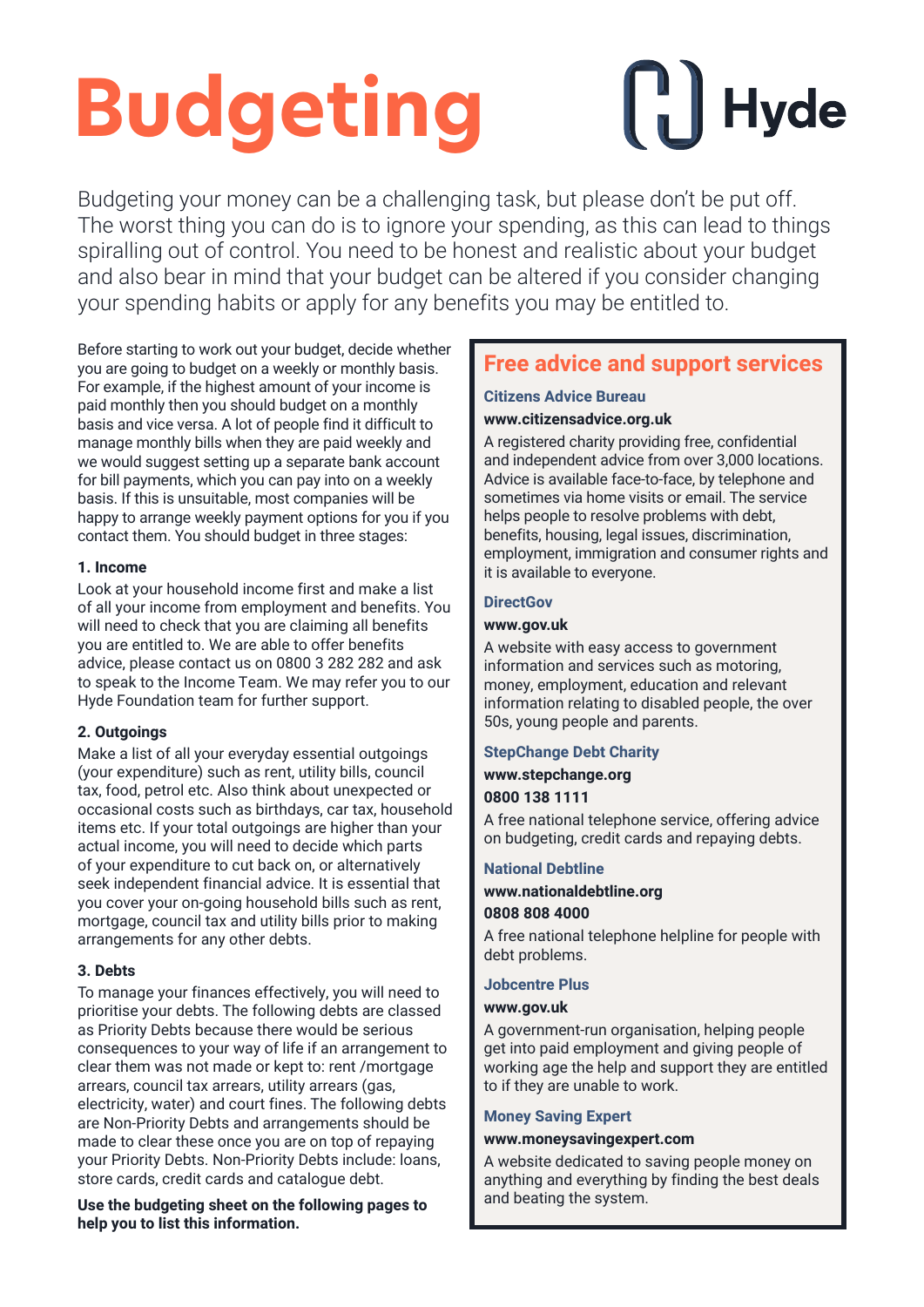## **Personal budgeting sheet**

This personal budgeting sheet will help you to list all the income and expenses for your household, as well as your priority and non-priority debts. If you need additional help with budgeting please contact your Income Officer.

Name:

Address:

Household consists of: Name Relationship Date of birth Dependant (Y/N)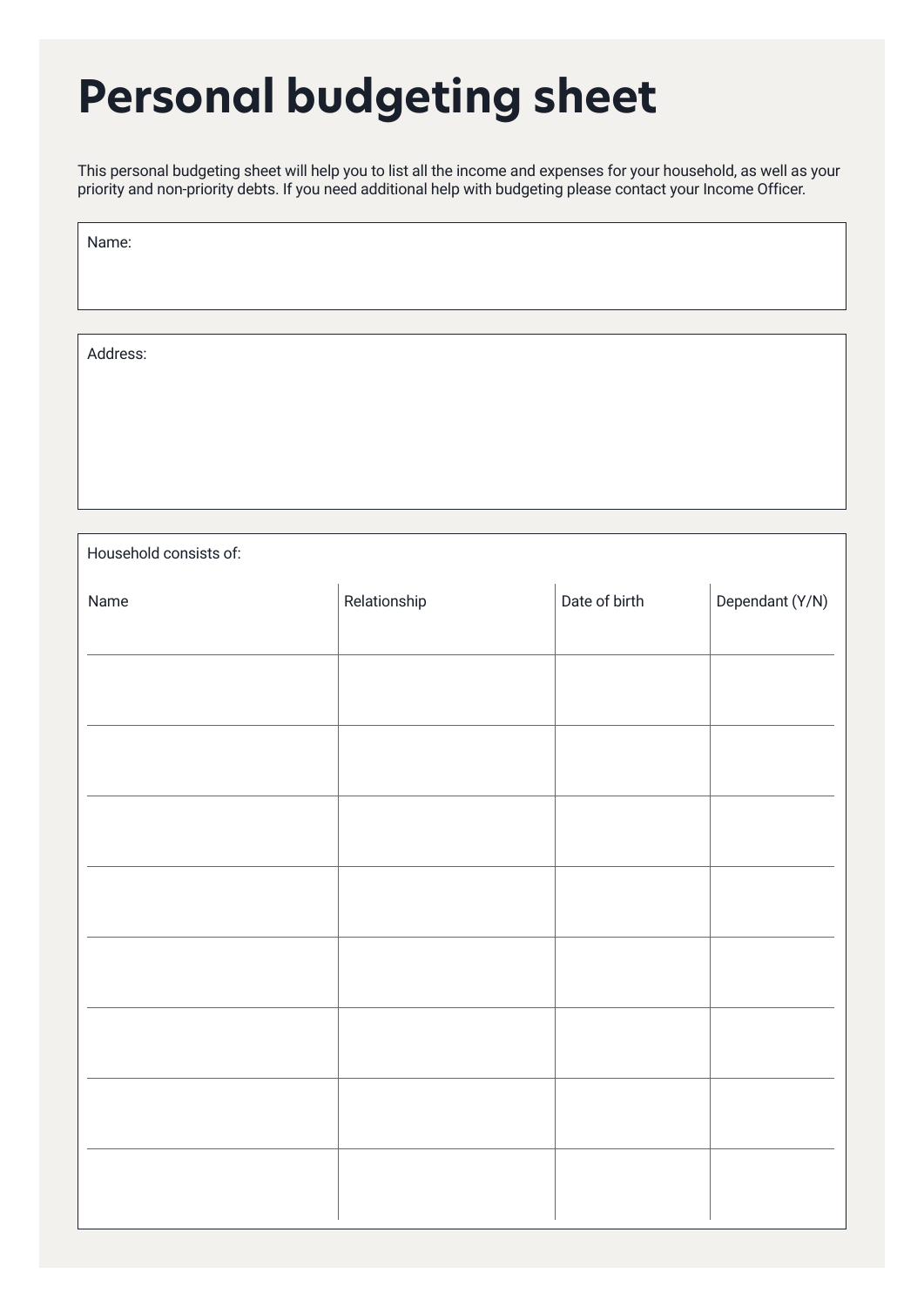**I** will be budgeting\*: weekly **the monthly** 

\*If the highest amount of your income is paid monthly you should budget on a monthly basis; if you're paid weekly you should budget on a weekly basis.

### **A. Income**

| A. Income                                                               |   | <b>B. Expenditure</b>                                             |   |
|-------------------------------------------------------------------------|---|-------------------------------------------------------------------|---|
| Wages/salary                                                            | £ | Rent/mortgage                                                     | £ |
| Partner's wages/salary                                                  | £ | Whether you pay it, or it is paid<br>via Housing Benefit. Include |   |
| <b>Total Universal Credit</b>                                           | £ | any service charges.                                              |   |
| <b>Housing Benefit</b>                                                  | £ | Council tax                                                       | £ |
| Income support                                                          | £ | Gas                                                               | £ |
| Job Seeker's Allowance (JSA):<br>income based                           | £ | Electricity                                                       | £ |
| Job Seeker's Allowance (JSA):<br>contributions based                    | £ | Water                                                             | £ |
| Employment & Support Allowance                                          |   | Child care costs                                                  | £ |
| (ESA): income based                                                     | £ | Contents insurance                                                | £ |
| <b>Employment &amp; Support Allowance</b><br>(ESA): contributions based | £ | Life insurance                                                    | £ |
| Working tax credit                                                      | £ | Food and housekeeping                                             | £ |
| Child tax credit                                                        | £ | <b>TV</b> licence                                                 | £ |
| State retirement pension                                                | £ | Total landline, internet<br>and TV packages                       | £ |
| Private pension                                                         | £ | Mobile phone                                                      | £ |
| <b>Pension Credit</b>                                                   | £ | Laundry                                                           | £ |
| <b>Child Benefit</b>                                                    | £ | Clothing                                                          | £ |
| Disability Living Allowance (DLA)                                       | £ | School meals/work meals                                           | £ |
| Personal Independence<br>Payment (PIP)                                  | £ | Prescription/health costs                                         | £ |
| <b>Attendance Allowance</b>                                             | £ | Total repayment arrangements<br>(eg court fines, arrears, loans)  | £ |
| <b>Carers Allowance</b>                                                 | £ | Child maintenance (alimony)                                       | £ |
| Any other benefit**<br>(eg Industrial injury, incapacity)               | £ | Tobacco                                                           | £ |
| Non-dependants' contribution                                            | £ | Travel expenses (petrol/bus/train)                                | £ |
| Maintenance                                                             | £ | Car tax and insurance                                             | £ |
|                                                                         |   | Car MOT and service                                               | £ |
| Other                                                                   | £ | Car finance                                                       | £ |
| Other                                                                   | £ | Occasional costs (eg household                                    | £ |
| Other                                                                   | £ | items, holidays, birthdays)                                       |   |
| Other                                                                   | £ | Other                                                             | £ |
| A. Total income                                                         | £ | <b>B.</b> Total expenditure                                       | £ |

\*\*If you need further support claiming benefits, please contact the Income Team on **0800 3 282 282**.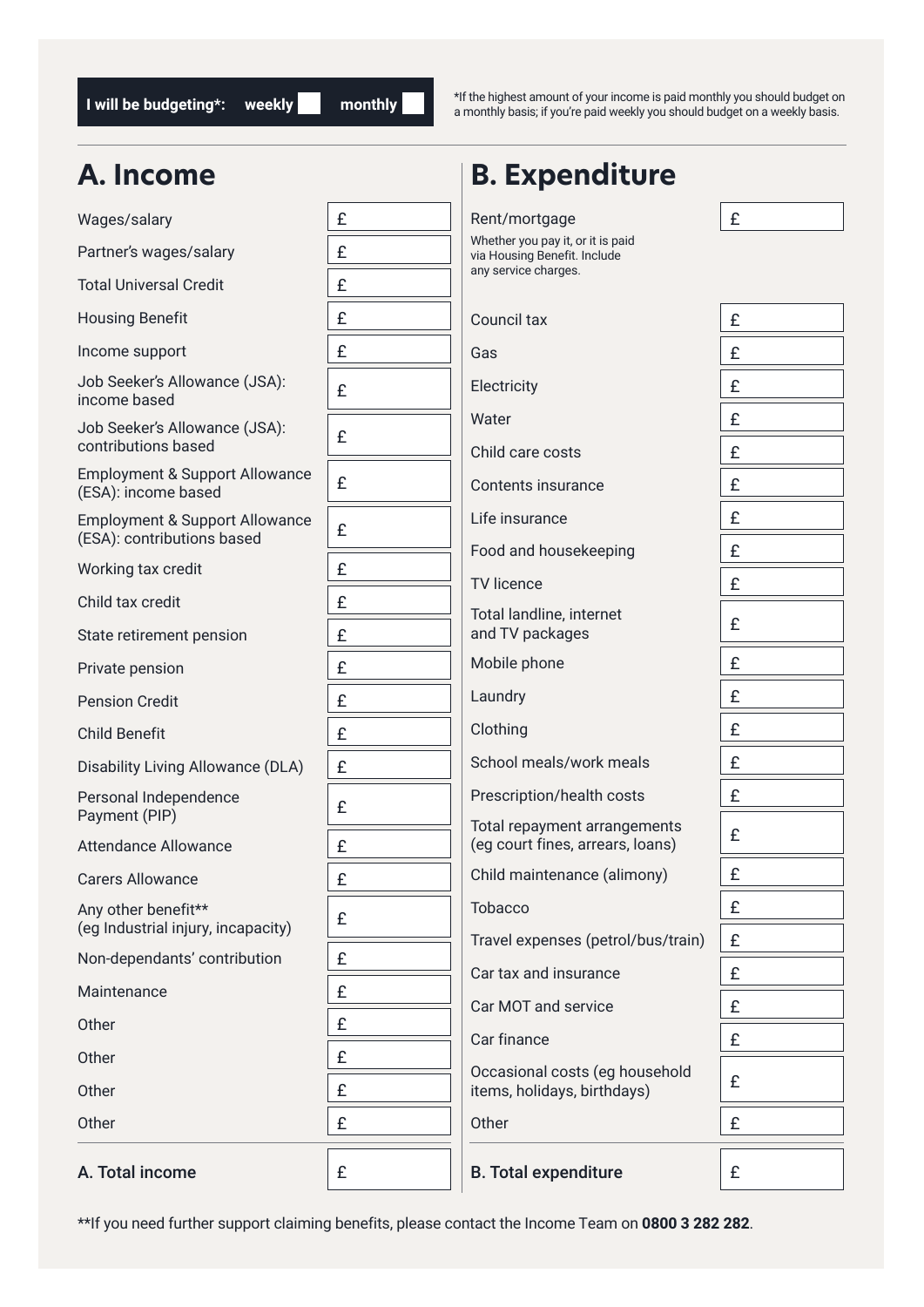|                                                      | <b>B.</b> Total expenditure | X. Remainder for paying all debts                                          |
|------------------------------------------------------|-----------------------------|----------------------------------------------------------------------------|
| A. Total income                                      |                             | £<br>$=$                                                                   |
| $\mathbf f$                                          | £                           |                                                                            |
| C. Priority debts*                                   |                             |                                                                            |
| Rent arrears/mortgage                                | £                           |                                                                            |
| Council tax arrears                                  | £                           |                                                                            |
| Gas bills                                            | £                           |                                                                            |
| <b>Electricity bills</b>                             | £                           |                                                                            |
| Water bills                                          | £                           |                                                                            |
| Maintenance bills                                    | £                           |                                                                            |
| Magistrates court orders/fines                       | £                           |                                                                            |
| <b>TV</b> licence                                    | £                           |                                                                            |
| Other                                                | £                           |                                                                            |
|                                                      |                             |                                                                            |
| C. Total priority debts                              | £                           | *If priority debts are not paid you<br>may be at risk of losing your home. |
|                                                      |                             |                                                                            |
| $\mathbf f$                                          | £                           | £<br>$=$                                                                   |
| X. Remainder for paying all debts                    | C. Total priority debts     | Y. Remainder for paying<br>non-priority debts                              |
|                                                      |                             |                                                                            |
|                                                      |                             |                                                                            |
| D. Non-priority debts                                |                             |                                                                            |
| (eg loans, store cards, catalogue debts)             |                             | Proposed repayments                                                        |
| Creditor                                             | Amount owed                 | (Weekly/monthly)                                                           |
|                                                      |                             |                                                                            |
|                                                      |                             |                                                                            |
|                                                      |                             |                                                                            |
|                                                      |                             |                                                                            |
| D. Total non-priority debts                          | £                           | £                                                                          |
|                                                      |                             |                                                                            |
|                                                      |                             |                                                                            |
| This is an accurate record of my financial situation |                             |                                                                            |
| Signed                                               |                             |                                                                            |

The personal information provided on this form will be used to assess your financial situation with regards to your ability to pay rent and/or service charges and it will be processed in accordance with the Data Protection Act 2018. For further information, please see our Privacy Notice at **www.hyde-housing.co.uk/privacy** or write to FREEPOST RESIDENTS MATTER. Please mark your letter for the attention of the Data Protection Officer. You do not need to attach a stamp.